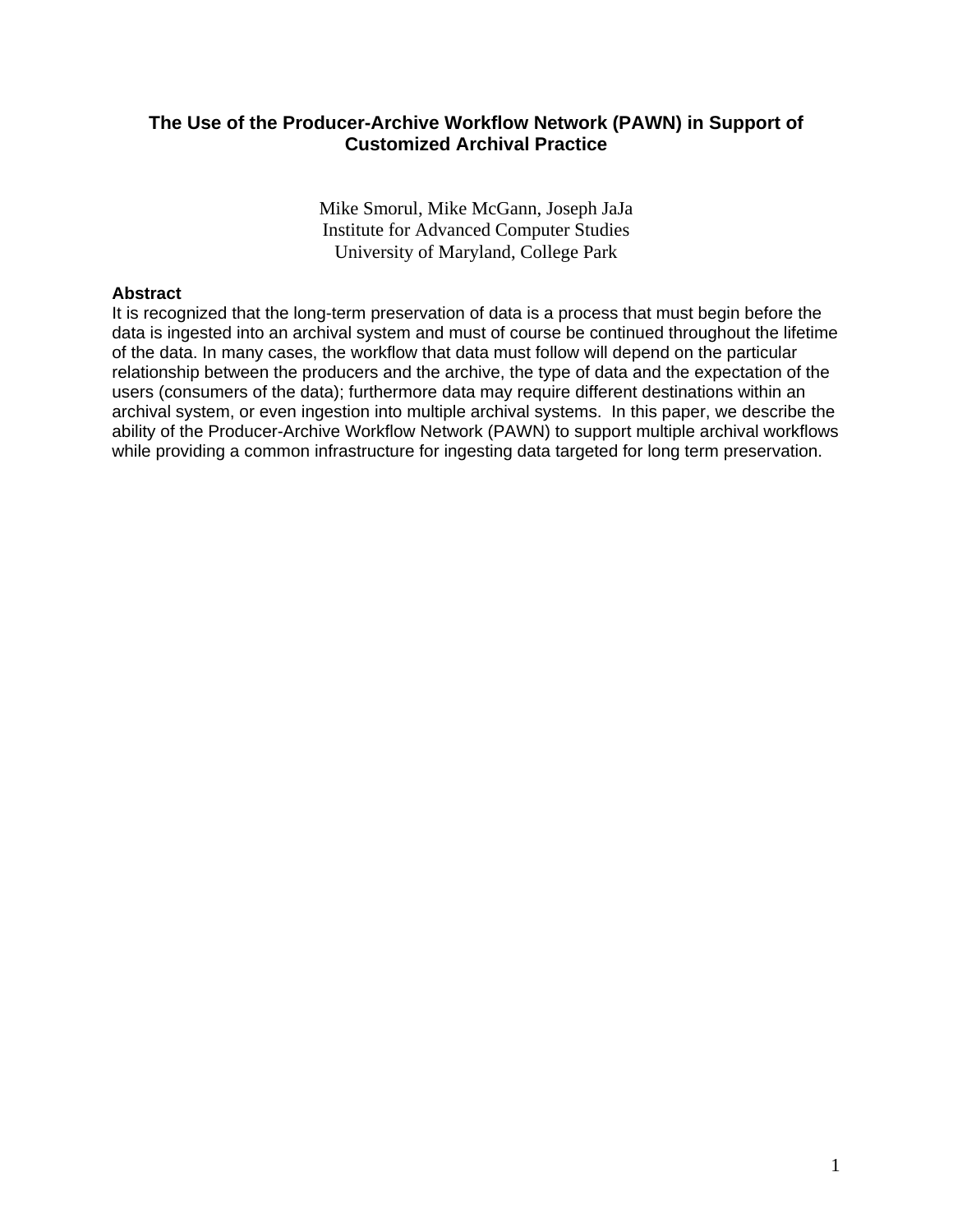## **1. Introduction**

The PAWN environment provides a distributed, scalable platform for creating packages that are published into an archival system. PAWN builds on the previous version [1] by offering a considerably more flexible environment. We adopt the framework developed by the Open Archival Information Systems (OAIS) [2] focusing on the Producer – Archive interactions [3], in which producers prepare and transfer the information to be preserved to an archive, which is responsible for managing the digital information and for providing an interface to the consumers (data users). The PAWN platform consists of several components that provide cross-domain security package storage and integrity checking and a set of API's that allow PAWN to be extended as new ingestion techniques and archival systems become available. To support this extensibility, PAWN provides:

- A flexible environment of roles, and role assignment to support users ranging from producers, record managers, through archive administrators.
- An infrastructure for designing interfaces to allow for custom package creation and processing.
- Definable gateways that publish items into one or more long-term destinations.

These roles and API's have been used in expanding PAWN to handle different types of collections. Ingestion interfaces have been designed to ingest a collection of over 15,000 CD-ROMs, an online collection of children's books, and government records. An archive gateway to the Storage Resource Broker[4] (SRB) has been developed, and development is currently underway on a plug-in to publish packages into Fedora[5].

The security framework in PAWN is based on the Security Assertion Markup Language (SAML)[6]. The SAML framework allows PAWN to issue tokens on a per-package basis which specify

what actions a client may perform. These tokens allow a client to communicate with many



**Figure 1: Pawn Architecture** 

components in PAWN without these components being tightly coupled with a centralized authorization facility. Since these tokens are issued on a per package basis, they not only include actions a user is allowed to perform, but also restrict actions based on the current state of a package.

Various combinations of the operations in PAWN can be grouped together to form a custom role. Operations that can be included in a role range from control over the producer-archive agreement to operations on items in a package. Every account in PAWN is assigned to a role. These roles have been used to model the relationship between the National Archives at College Park and Stanford Linear Accelerator to show how a government agency transfers records to the National Archives.

In addition to roles, multiple producer-archive agreements and different views of that agreement can be stored in PAWN. These agreements allow different users with varying degrees of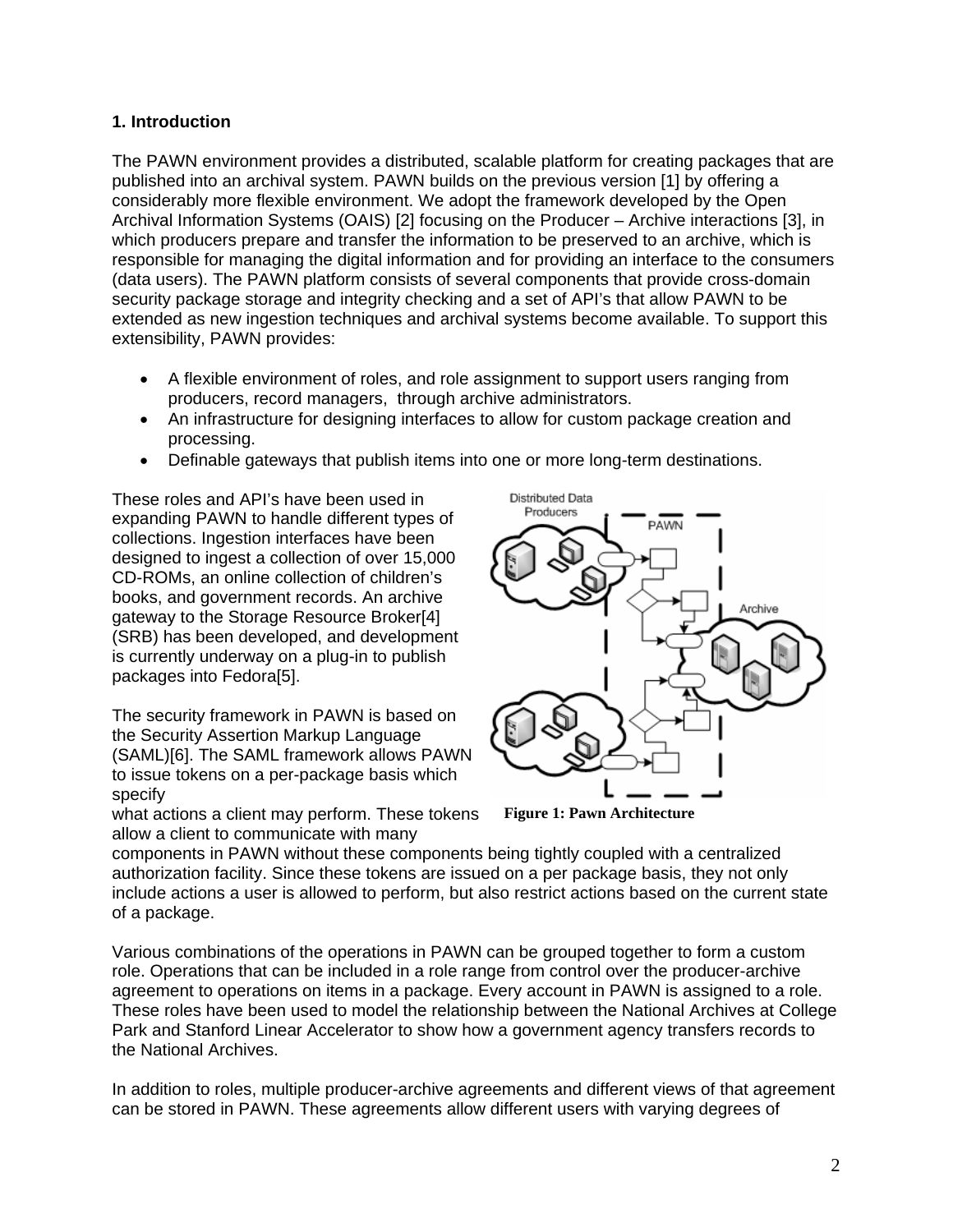authority to have a part in the package workflow. Using roles, each agreement in PAWN specifies a workflow for accepting and publishing data into an archival system.

In the next section, we describe the three major components of PAWN which were considerably extended. In section 3, we discuss two case studies which show how PAWN has been adapted to handle different types of producer-archive interactions.

# **2. PAWN Technologies**

PAWN is a set of distributed services that manage interactions between distributed producers and the archive. Figure 2 shows the interactions between an archive and one management server. As shown in Figure 1, a PAWN installation can include multiple management servers to handle many different producers. Extensible components were designed to allow easy customization of how data enters and exits PAWN while providing a platform for transfer, authorization and authentication.



**Figure 2: PAWN Components**

Customization occurs in several parts of

the PAWN network. Role customization is stored on the management server and used by clients when they login to determine their privilege level. The client runs any custom package building software. The receiving servers run any archive gateways what have been defined.

# *Role Customization*

Given that the interactions between the producer and the archive can vary significantly depending on the communities and organizations involved, PAWN provides a flexible environment to enable the customization of the ingestion process to capture a wide variety of possible interactions between the producer and the archive. This is done through the introduction of *roles*. Each account in PAWN is assigned a role. A role is defined by a group of actions allowed, which can range from package management to creating new accounts and defining roles in PAWN. Roles are configurable and can be created as needed depending on the relationship between the producer and archive.

By default, there are four preconfigured roles in PAWN. These are a *global administrator* (GA), *records manager* (RM), *archive manager* (AM), and *producer* (P). The global administrator is able to perform all actions including the creation, modification, and deletion of domains, and setting up manager accounts. The records manager is expected to sit within the data producers administrative structure and is able to create record sets, end-user accounts, and assist in creating and editing packages. The archive manager can assist in managing record organization, edit submitted packages, move items from packages into long term storage, and remove items from PAWN after processing. The last role is an end-user (data producer) who creates and submits packages to PAWN for preservation.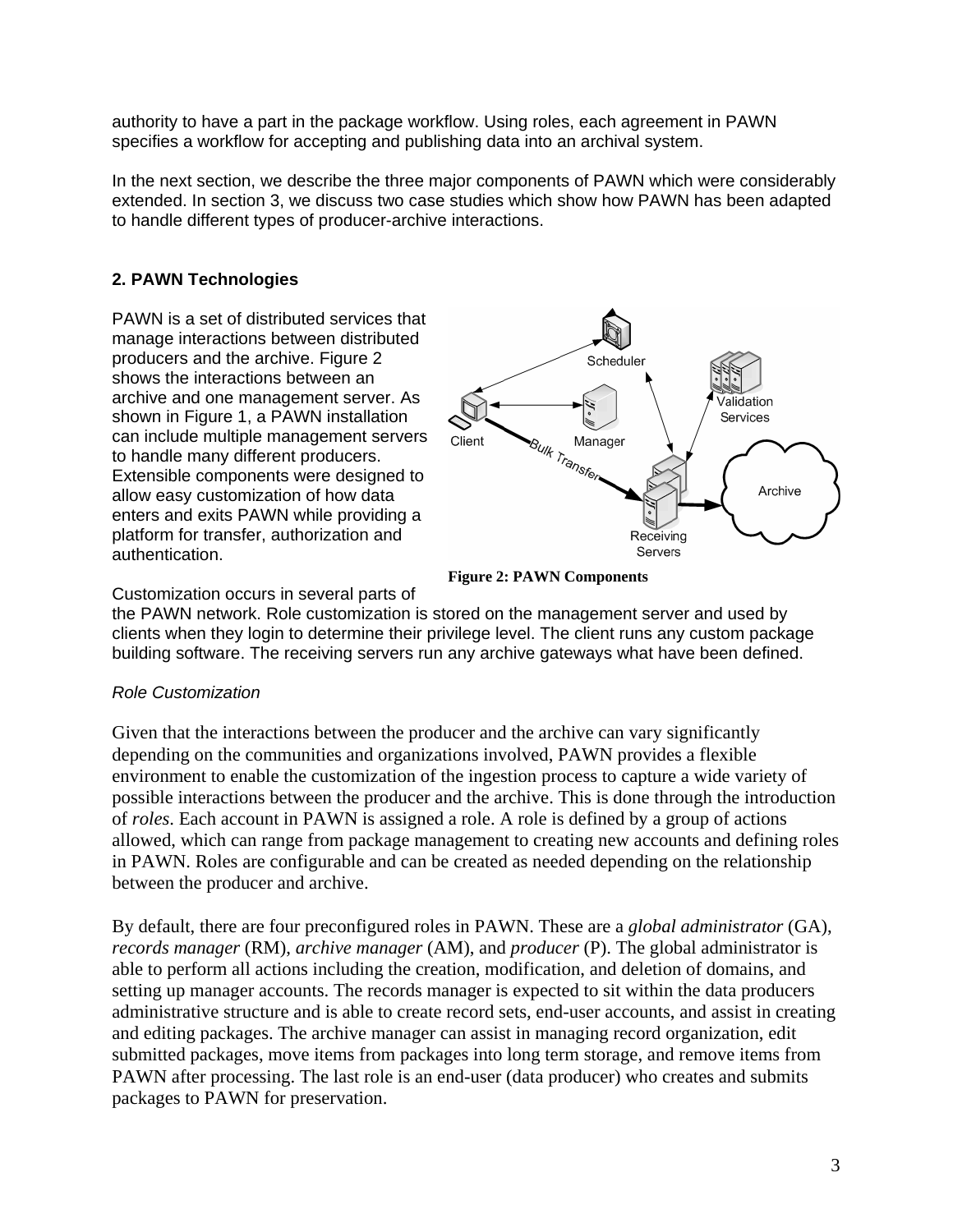The combinations of core roles allowed for each of the GA, RM, AM, and P are listed in the next table. Elements from the leftmost column can be combined in any way to create other roles as needed.

| <b>Action</b>                                                                               | ${\bf P}$                       | <b>RM</b>                     | AM             | <b>GA</b> |  |
|---------------------------------------------------------------------------------------------|---------------------------------|-------------------------------|----------------|-----------|--|
| Domain creation, modification, deletion                                                     |                                 |                               |                | X         |  |
| Modification of the organizational structure of a domain                                    |                                 | X                             | X              | X         |  |
| Account creation and modification                                                           |                                 | X                             |                | X         |  |
| Role creation modification                                                                  |                                 |                               |                | X         |  |
| Record set creation and modification                                                        |                                 | X                             | X              | X         |  |
| Setting permissions on record sets                                                          |                                 | X                             |                | X         |  |
| Record Schedule creation and modification                                                   |                                 | X                             | X              | X         |  |
| Add or delete whole packages                                                                | $X^*$                           | X                             | $X^{\ast\ast}$ | X         |  |
| Modify items in a package                                                                   | $X^*$                           | X                             | $X^{**}$       | X         |  |
| Limiting an account to working with it's own packages, all<br>packages, or all in a domain. |                                 |                               |                | X         |  |
| Approving, rejecting, and archiving items in a package                                      |                                 | $\overline{\mathrm{X}}^{***}$ | X              | X         |  |
| Lock or unlock entire packages to prevent modification                                      | $\textbf{X}^{\ast\ast\ast\ast}$ | X                             | X              | X         |  |
| Configure publishing resources                                                              |                                 |                               | X              | X         |  |
| $*$ limited to our neckage<br>$\cdot$ D. Drodugar                                           |                                 |                               |                |           |  |

- limited to own packages

\*\* - delete/modify only

\*\*\* - approve/reject only  $***$  - lock only

•  $P -$ Producer

• RM – Records Manager

• AM – Archive Manager

• GA – Global Administrator

### **Figure 3: PAWN Actions and Default Roles**

# *Package Interfaces*

The PAWN client provides a workbench for accessing most functionality in PAWN. It is used to configure domains, accounts, record organizational structures and manage packages.

The client provides a mechanism for developing custom package builders. PAWN handles the data transfer and management of higher level record set/schedule functionality. It supplies package builders with a simple package data model that can be used to create new packages or retrieve data from existing packages. In turn, the package builder supplies an interface for package creation and later modification.

The package data model is a set of nested typed manifests. In most instances, a manifest will represent a logical grouping of items, similar to a directory on a file system. Manifests contain an ordered list of data and an ordered list of metadata that is attached to the manifest. Each data item may have a list of attached metadata describing it. There are no format requirements for metadata, which can be treated as an attached file.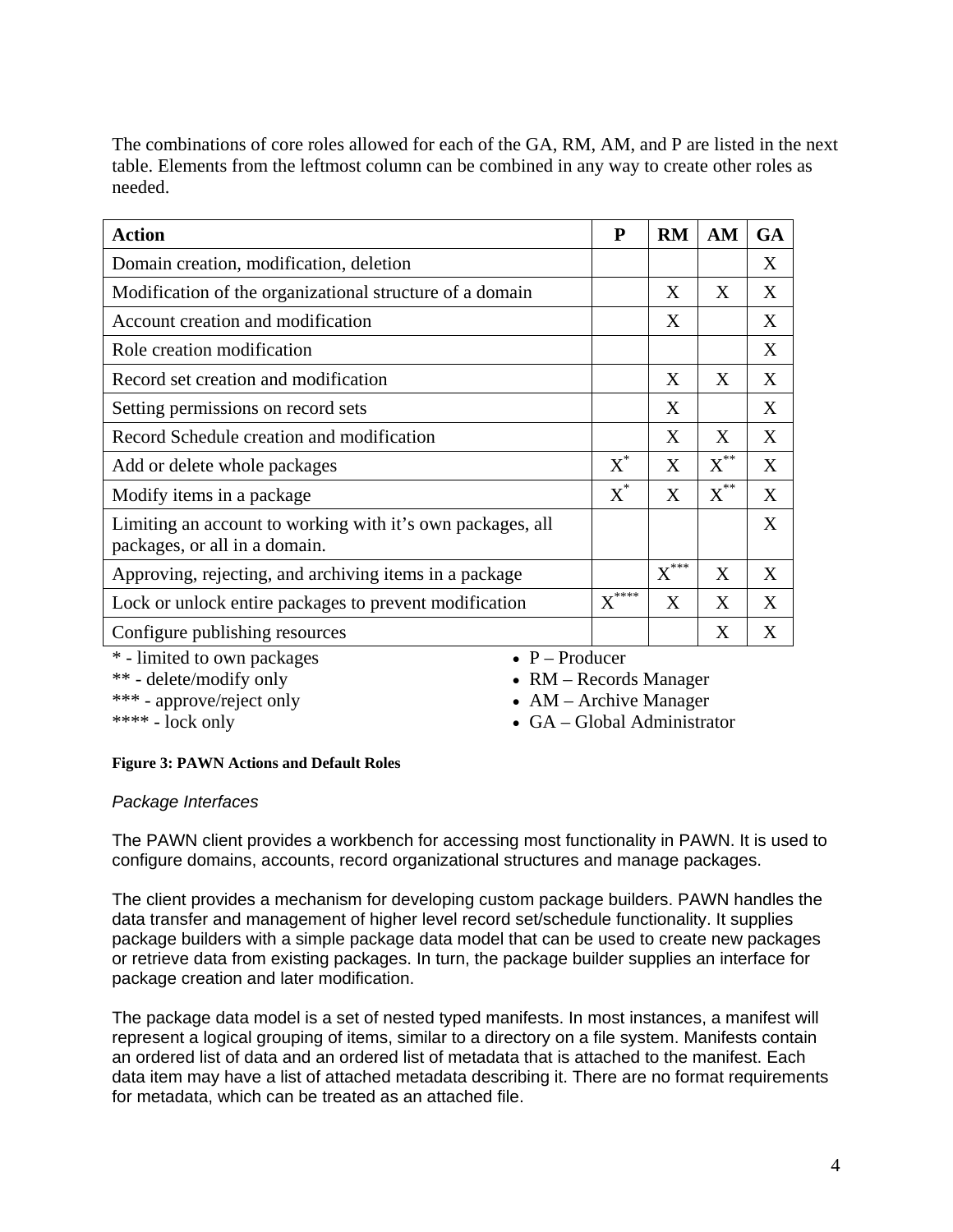Each package builder provides its own namespace, similar to an XML namespace, which identifies which package builder created a given manifest. Within this namespace, the builder is free to create its own set of descriptive types for data, metadata, and manifests. These types can be used to specify uses for various components of a package. For example, a package builder that specializes in organizing collections of books may specify types of manifests to



**Figure 4: Package builder data model** 

represent pages, chapters, and books, with Dublin core metadata attached at the book level.

PAWN ships with a simple package builder that functions similar to a file browser. This builder has a one-to-one mapping between directories and manifests. Local files and directories from a client's computer can be loaded and external metadata files (xml, or other descriptive documents) can be attached to any file or folder.

#### *Archive Interfaces*

PAWN allows for any number of gateway services to publish data from PAWN into an archive. An archive interface may take on any number of forms. Several gateways have been developed to ensure the API is flexible enough. The SRB provided a sample distributed storage environment, XFDU[7] was tested to show publishing into alternate

package formats, and development for a Fedora gateway is underway.

When data is published from PAWN into an archive, PAWN does not assume responsibility for the published copy. PAWN however, does require each gateway to provide an identifier to the published data. This handle is for logging purposes and any changes to this handle in the archive are not reflected in PAWN.

Archival services are registered on a per-domain basis and are configured using the PAWN scheduler. A domain may have multiple archival gateways. For example, a domain may have gateways that allow data to both flow into an access layer such as a web portal and have a backup copy sent to a tape library or other preservation system.

PAWN stores any necessary driver files and configuration parameters for a resource on the scheduler. Each resource can have multiple configurations that are associated with different domains. Resources may also have custom user interfaces that configure global settings and are used on a per-submission basis.

When an archival resource is used, the following information from PAWN is supplied.

- Global resource configuration specified on a domain by domain basis
- Client parameters specific to the resource (final destination, account information, etc)
- Set of items from an individual package to be archived.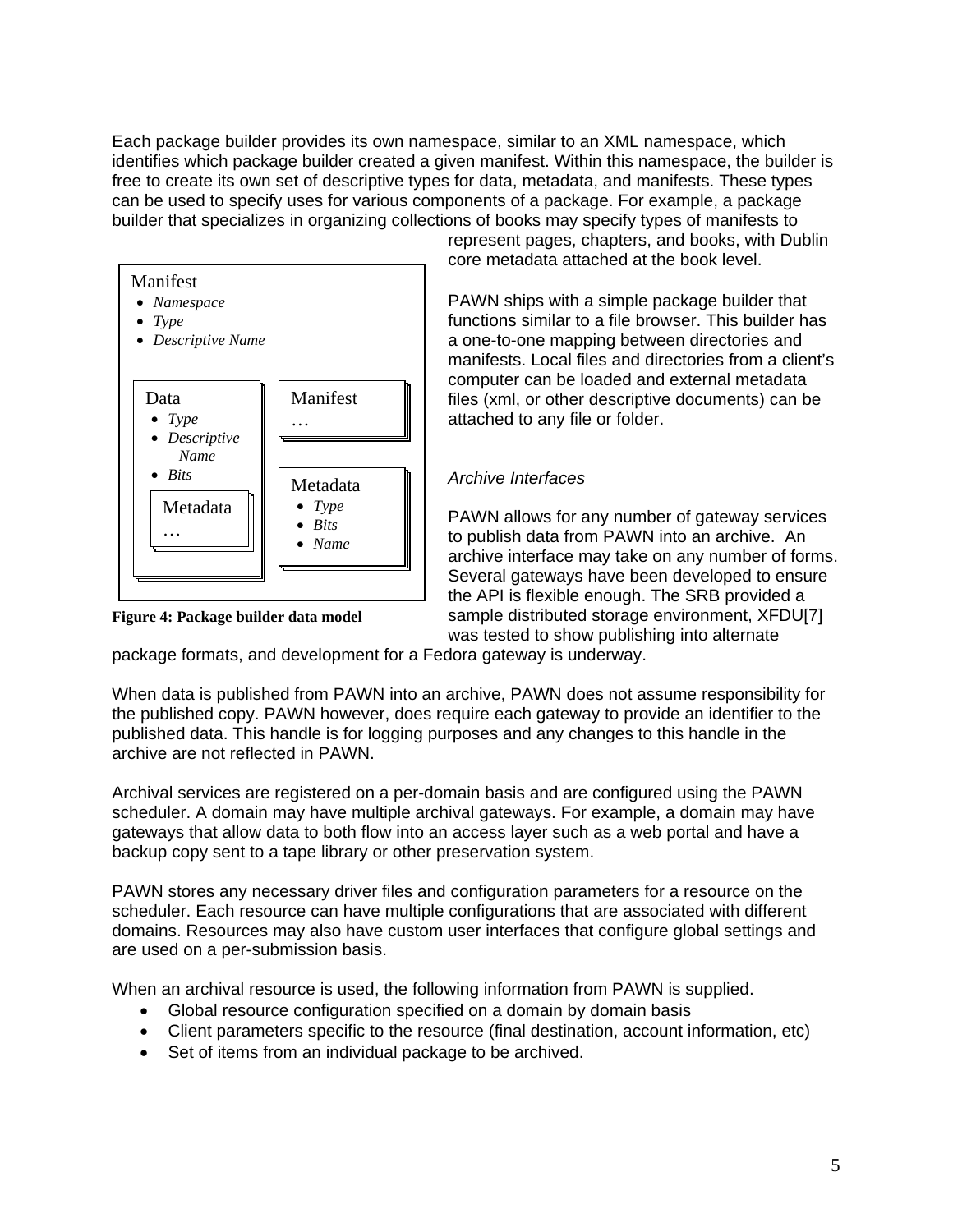Once a resource has published all selected items from a package, the results are logged in PAWN. The final destination of items in the resource is logged, along with any errors that may have occurred during transport. After publication, items remain in PAWN until someone decides to remove them from PAWN's custody. The remaining archive event logs can be used to track where items may have been published.



**Figure 5: SRB Gateway Interaction**

A gateway resource has been developed which allows PAWN to publish into the Storage Resource Broker (SRB)[13] from SDSC. The resource pushes selected data from a package into the SRB and provides the path or guid of an item's final destination. The gateway resource allows default SRB information to be provided through an administrative interface. Examples of this configuration information may be SRB MCAT, storage location, and base directory. The resource also allows the client to choose a final destination of files in the SRB.

#### **3. Case Studies**

We will now review few cases where the flexibility of the PAWN approach has been shown. The first consists of a case where a large amount of data needed to be loaded by an untrained operator and the second shows how the roles functionality can model different interactions.

#### *Satellite Imagery*

The University of Maryland Libraries has over 15,000 CDROMs each containing one landsat scene. The physical media was hastily rescued and transferred to the UM Libraries, unfortunately leaving the collection largely unorganized. A project was planned to ingest the data into online storage on the other side of campus. A solution was needed to allow an unassisted operator at the library ingest data, while allowing for remote oversight.

The solution was a custom package builder for PAWN. The custom package builder controls up to four CD-ROM drives in a computer. The interface loads and ejects the CD-ROMs, extracts label information and creates a PAWN package. The PAWN infrastructure handles transferring data from the ingestion workstation to a receiving server managed across campus. Additional accounts in PAWN were

| 1. Load Media    | $CD-A1$<br>v            |
|------------------|-------------------------|
| 2. Copy Data     |                         |
| 3. Transmit Data | $CD-AZ$<br>v            |
| 4. Unload Media  | $CD-AS$<br>$\mathbf{v}$ |
|                  | $CD-AA$<br>v            |
| 0:00             | Label<br>Go             |
|                  |                         |

**Figure 6: Custom PAWN Client**

setup to allow for oversight of the ingestion process.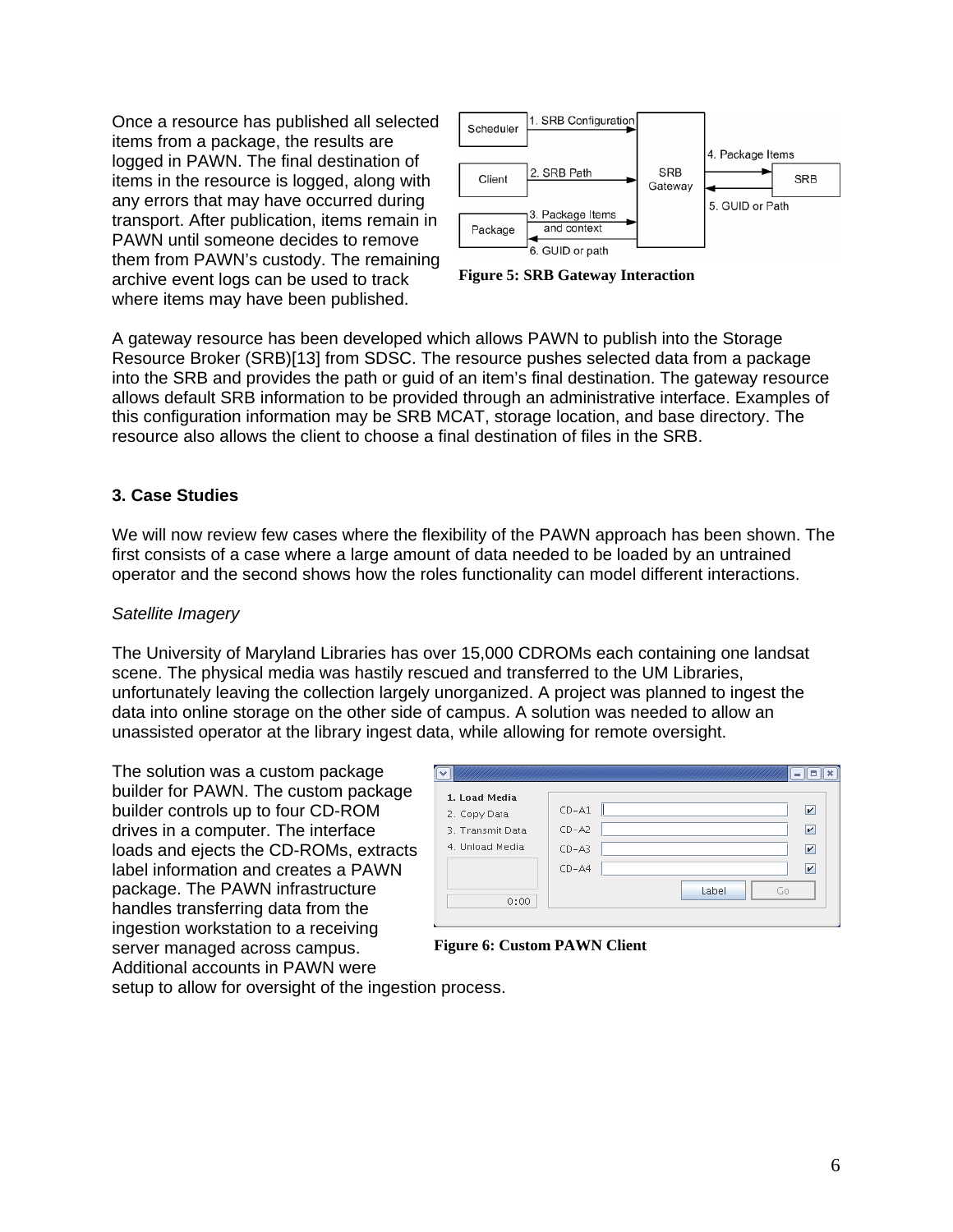#### *Stanford Linear Accelerator*

Working with the National Archives and Records Administration (NARA) and Stanford Linear Accelerator (SLAC), PAWN was used to model a relationship between a government agency and NARA. The three goals of this test follow:

- Define the roles that various parties require when producers submit data to NARA.
- Test the modeling of NARA record schedules in PAWN.
- Show end to end ingestion of packages from a producer's desktop into the NARA archive testbed.

In looking at the relationship between SLAC and NARA, three different parties were involved in package creation and oversight. These parties were represented as the following roles in PAWN.

- Records Creator Can create new packages and modify own submissions if they are not locked.
- Records Liaison Officer Can view and modify any packages in their domain. In addition they can create additional users in their domain and create or modify record sets.
- Records Manager Can send packages on for more permanent storage, and has the ability to work across domains and modify record schedules. This account used the SRB driver to publish the SLAC data.

In addition to role definition, domain, record scheduler, and record set configuration needed to be performed. A domain for SLAC was created. Within this domain, the' Department of Energy Records Schedule for Research and Development Records' was represented. A record set called 'SLD Experiment Case File' was created that mapped several categories to the disposition authority 'Level I R&D Project Case Files' from the record schedule.

### **4. Conclusion**

We have presented an overview of the extensibility of PAWN. We have described two case studies that demonstrate how PAWN provides an extremely flexible environment to capture a wide variety of possible interactions between distributed producers and an archive. Moreover, the design of PAWN paid from the beginning a particular attention to security, reliability, and scalability using open standards and web technologies.

### **5. Acknowledgements**

This work was supported in part by the National Archives and Records Administration, ERA Program through the National Science Foundation.

### **6. References**

1. PAWN: Producer – Archive Workflow Network in Support of Digital Preservation, M. Smorul, J. JaJa, Y. Wang, and F. McCall, UMIACS Technical Report, UMIACS-TR-2004- 49, University of Maryland, College Park, 2004.